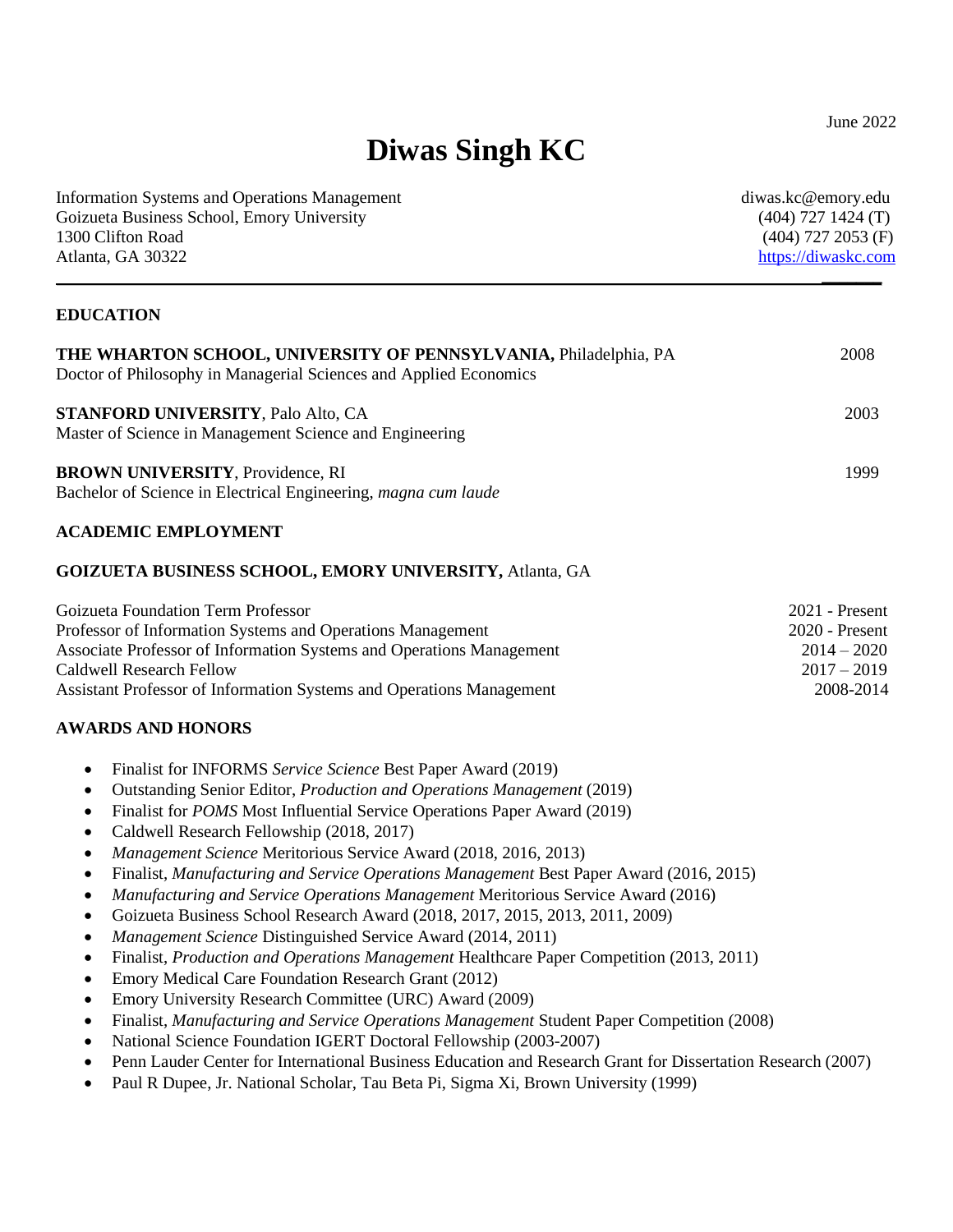#### **RESEARCH INTERESTS**

Productivity, Quality, Capacity Management, Learning, Technology Adoption, Health Care Operations, Health Care Policy, Data Analytics

#### **PUBLISHED PAPERS**

- 1. RJ Niewoehner, Brad Staats, and Diwas KC. 2022. "Team Familiarity and Pickup of Tasks" (forthcoming at *Operations Research*)
- 2. KC, Diwas, Kim, TI and Liu, Jiayi. 2022. "Electronic Prescription Monitoring and the Opioid Epidemic" (forthcoming at *Production and Operations Management*)
- 3. KC, Diwas and TI Kim. 2022. "Impact of Universal Healthcare on Patient Choice and Quality of Care" *Production and Operations Management* January 2022 pp 1-18
- 4. Fundora, Michael, Jiayi Liu, Calamaro, Christina, Mahle, William and Diwas KC. 2021. "Staff Scheduling and Workload on Outcomes in the Pediatric Cardiac Intensive Care Unit" *Pediatric Critical Care Medicine* (Aug 1;22(8):683-691)
- 5. KC, Diwas and Sokol Tushe. 2021. ["The Effects of Multi-Siting on Productivity](https://ssrn.com/abstract=3445192) and Quality" *Manufacturing & Service Operations Management*, **23**(4) July–August 2021 pp 745-1004
- 6. KC, Diwas. 2020. ["Heuristic Thinking in Patient Care"](https://ssrn.com/abstract=3341370) *Management Science*, **66** (6), 2545-2563 • Finalist for INFORMS *Service Science* Best Paper Award
- 7. Kim, TI and Diwas KC. 2020. ["The Impact of Hospital Advertising on Patient Demand and Health Outcomes"](https://doi.org/10.1287/mksc.2019.1153) *Marketing Science*, **39** (3), 612-635
- 8. KC, Diwas, Brad Staats, Maryam Kouchaki, and Francesca Gino. 2020. ["Task selection and workload: A focus](https://ssrn.com/abstract=2992588) [on completing easy tasks hurts long-term performance"](https://ssrn.com/abstract=2992588) *Management Science*, **66**(10) pp 4359-4919
- 9. Kim, TI and Diwas KC. 2020. ["Direct-to-Consumer Advertising on Public Health Outcomes: Can](https://dx.doi.org/10.2139/ssrn.2950786) Viagra [Advertising Make More Babies?](https://dx.doi.org/10.2139/ssrn.2950786)" *Journal of Marketing Research*, **57**(4)
	- *Summer Institute in Competitive Strategy* Conference Selection
- 10. KC, Diwas, Christian Terwiesch and Stefan Scholtes. 2020. ["Empirical Research in Healthcare Operations: Past](https://dx.doi.org/10.2139/ssrn.3368317)  [Research, Present Understanding, and Future Opportunities"](https://dx.doi.org/10.2139/ssrn.3368317) *Manufacturing & Service Operations Management,* **22** (1), 73-83
- 11. Batt, Bob, Diwas KC, Brad Stats, and Brian Patterson. 2019 ["The Effect of Discrete Work Shifts on a](https://doi.org/10.1111/poms.12999)  Nonterminating [Service System"](https://doi.org/10.1111/poms.12999) *Production and Operations Management*, **28** (6), 1528 - 1544
- 12. Staats, Brad, KC, Diwas, and Francesca Gino. 2018. ["Maintaining Beliefs in the Face of Negative News:](https://doi.org/10.1287/mnsc.2016.2640) The [Moderating Role of](https://doi.org/10.1287/mnsc.2016.2640) Experience" *Management Science* **64**(2), 804-824
- 13. Ward, M., KC, D. S., Jenkins, C., Liu, D., Padaki, A., and J. M. Pines 2018 ["Emergency department provider and](https://doi.org/10.1016/j.ajem.2018.07.054)  [facility variation in opioid prescriptions for discharged patients"](https://doi.org/10.1016/j.ajem.2018.07.054) *American Journal of Emergency Medicine,* **37** (5), 851-858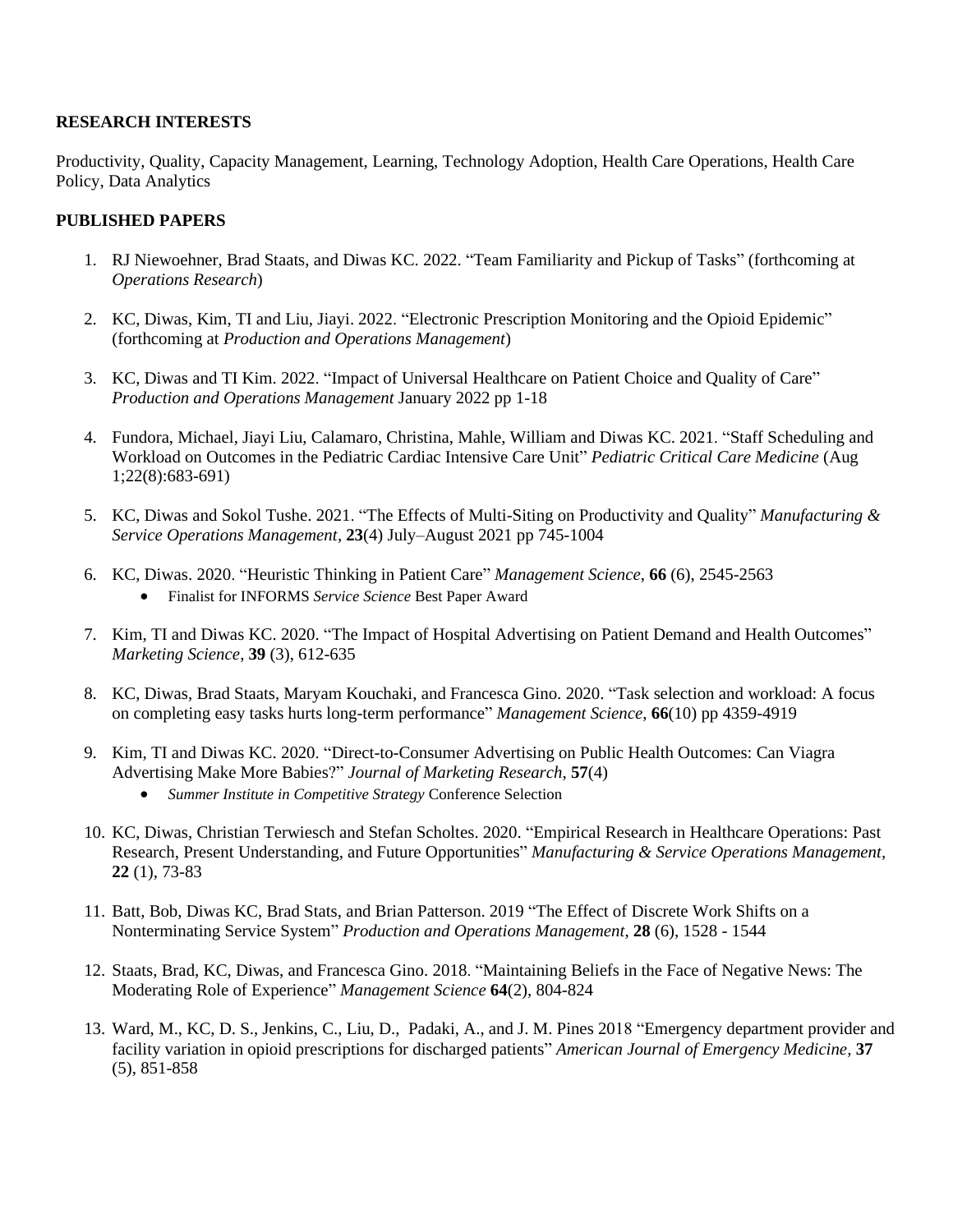- 14. KC, Diwas and Christian Terwiesch. 2017 ["Benefits of Surgical Smoothing and Spare](https://doi.org/10.1111/poms.12714) Capacity: An Econometric Analysis [of Patient Flow"](https://doi.org/10.1111/poms.12714) *Production and Operations Management* **26**(9) 1663-1684
	- Finalist for *POMS* Most Influential Service Operations Paper Award
- 15. Osadchiy, Nikolay and Diwas KC. 2017. ["Are Patients Patient? The Role of Time to Appointment on Patient](https://doi.org/10.1111/poms.12659)  [Flow"](https://doi.org/10.1111/poms.12659) *Production and Operations Management* **26**(3) 469-490
	- Finalist for *POMS* Best Paper Award in Healthcare
- 16. KC, Diwas. 2014. ["Does Multi-Tasking Improve Performance?](https://doi.org/10.1287/msom.2013.0464) Evidence from the Emergency Department" *Manufacturing & Service Operations Management* **16**(2) 168-183
	- Finalist, *M&SOM* journal best paper award
	- Finalist for the *POMS* best paper award in Healthcare
	- Lead Article
- 17. KC, Diwas, Brad Staats and Francesca Gino. 2013. "Learning from [My Success and from Others' Failure:](https://doi.org/10.1287/mnsc.2013.1720)  [Evidence from Minimally Invasive Cardiac Surgery"](https://doi.org/10.1287/mnsc.2013.1720) *Management Science 59*(11) 2435-2449
- 18. KC, Diwas and Brad Staats. 2012. ["Accumulating a Portfolio of Experience: The Effect of Focal and Related](https://pubsonline.informs.org/doi/10.1287/msom.1120.0385)  [Tasks on Surgeon Performance"](https://pubsonline.informs.org/doi/10.1287/msom.1120.0385) *Manufacturing & Service Operations Management* **14** (4) 618-633.
- 19. KC, Diwas and Christian Terwiesch. 2011. ["The Effect of Focus on Performance: Evidence from California](https://doi.org/10.1287/mnsc.1110.1401)  [Hospitals,](https://doi.org/10.1287/mnsc.1110.1401)" *Management Science* **57**(11) 1897-1912
	- Lead Article
- 20. KC, Diwas and Christian Terwiesch. 2011. "An Econometric Analysis of [Patient Flows in the Cardiac Intensive](https://pubsonline.informs.org/doi/abs/10.1287/msom.1110.0341)  [Care Unit,](https://pubsonline.informs.org/doi/abs/10.1287/msom.1110.0341)" *Manufacturing & Service Operations Management.* **14**(1) 50-65
	- Honorable mention in the *M&SOM* paper competition. An extended abstract of this paper was published in *M&SOM.* **11**(1) 185-188.
	- Finalist, *M&SOM* journal best paper award
- 21. Terwiesch, Christian, Kahn, Jeremy and Diwas KC. 2011. ["Working with Capacity Limitations: Operations](https://ccforum.biomedcentral.com/articles/10.1186/cc10217)  [Management in Critical Care"](https://ccforum.biomedcentral.com/articles/10.1186/cc10217) *Critical Care* **15**:308
- 22. KC, Diwas and Christian Terwiesch. 2009. ["Impact of Work Load on Service](https://doi.org/10.1287/mnsc.1090.1037) Time and Patient Safety: An [Econometric Analysis of Hospital Operations,](https://doi.org/10.1287/mnsc.1090.1037)" *Management Science*. **55**(9) 1486-1498

#### **BOOK OR MONOGRAPH**

- 23. KC, Diwas. Worker Productivity [in Operations Management.](https://papers.ssrn.com/sol3/papers.cfm?abstract_id=3466947) 2020. (*Foundations and Trends in Technology, Information, and Operations Management*) Vol. 13: No. 3, pp 151-249
	- Monograph on History and Future of Workforce Productivity

## **CHAPTER IN BOOK**

24. KC, Diwas. 2018. "Econometric Methods in Healthcare Operations" Handbook of Healthcare Analytics: Theoretical Minimum for Conducting 21st Century Research on Healthcare Operations. Tayur, S and Dai, T, Eds., pp.381-402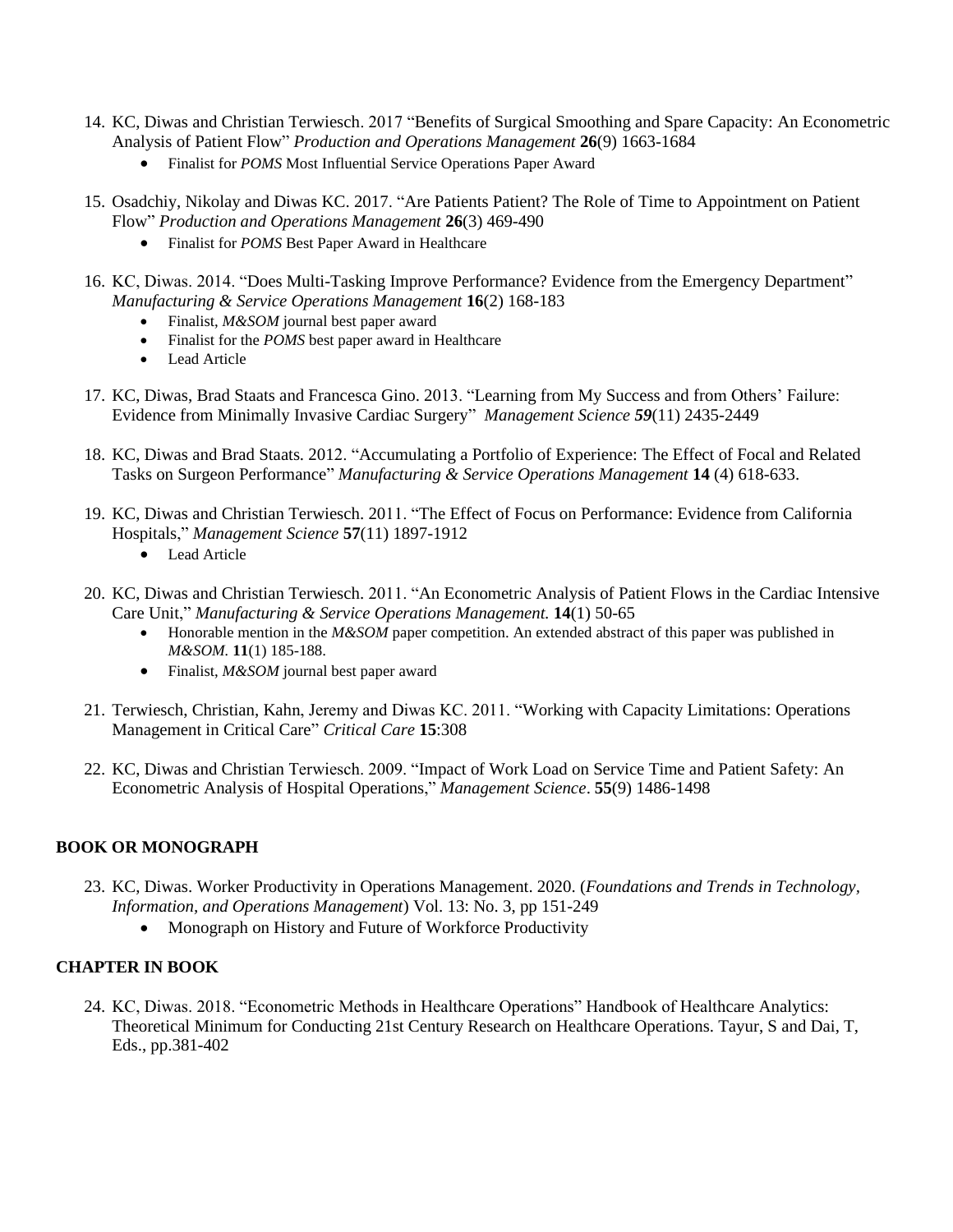#### **PAPERS UNDER REVIEW**

- 1. Liu, Jiayi, and Diwas KC. 2019. "Nudging Patient Choice: Evidence from a Field Experiment" (under 3<sup>rd</sup> round review at *Operations Research*)
- 2. Gurlek, Ragip, KC, Diwas and Paolo Letizia. 2022. "Store Closures and Online Shopping: Evidence from a Natural Experiment" under review at *Management Science*
- 3. Tushe, Sokol, KC, Diwas, Ding, Hao, and Howa Yeung. 2022. "Multi-channel Healthcare: Impact of Telemedicine Adoption on Patient Flow" under review at *Manufacturing and Service Operations Management*
- 4. KC, Diwas. 2020. "Tinkering and Learning in the Sharing Economy" (under revision)
- 5. KC, Diwas and Brad Staats. 2019. "Discretionary Tasks under Operating and Peer Pressures" (under revision)

#### **RESEARCH IN PROGRESS**

- 1. Liu, Jiayi and Diwas KC. 2020. "Waiting Lists and Kidney Transplantation"
- 2. KC, Diwas, Kim, TI, and Jiayi Liu. 2019. "Medicaid Expansion and Opioid Treatment at Rehab Facilities"
- 3. Gurlek, Ragip, Letizia, Paolo, and Diwas KC. 2020. "Omni Channel Sales for Luxury Goods"

#### **INVITED SEMINARS**

- 2022 McGill University Desautels Faculty of Management University of British Columbia Sauder School of Business
- 2021 Johns Hopkins University Carey Business School Rutgers Business School Supply Chain Management Workshop UNL Business School
- 2019 University of Southern California UNC Chapel-Hill Operations Conference University of Illinois at Urbana Champaign Healthcare Workshop
- 2018 University of Maryland Smith School of Business Emory University Rollins School of Public Health University of Oxford Business School
- 2017 Wharton Empirical Operations Workshop UT Austin McCombs School of Business Utah Winter Conference Vanderbilt Owen School of Business University of Florida Warrington College of Business Healthcare Workshop UNC Chapel-Hill Conference on Aging
- 2015 Georgia Tech Scheller College of Management Arizona State University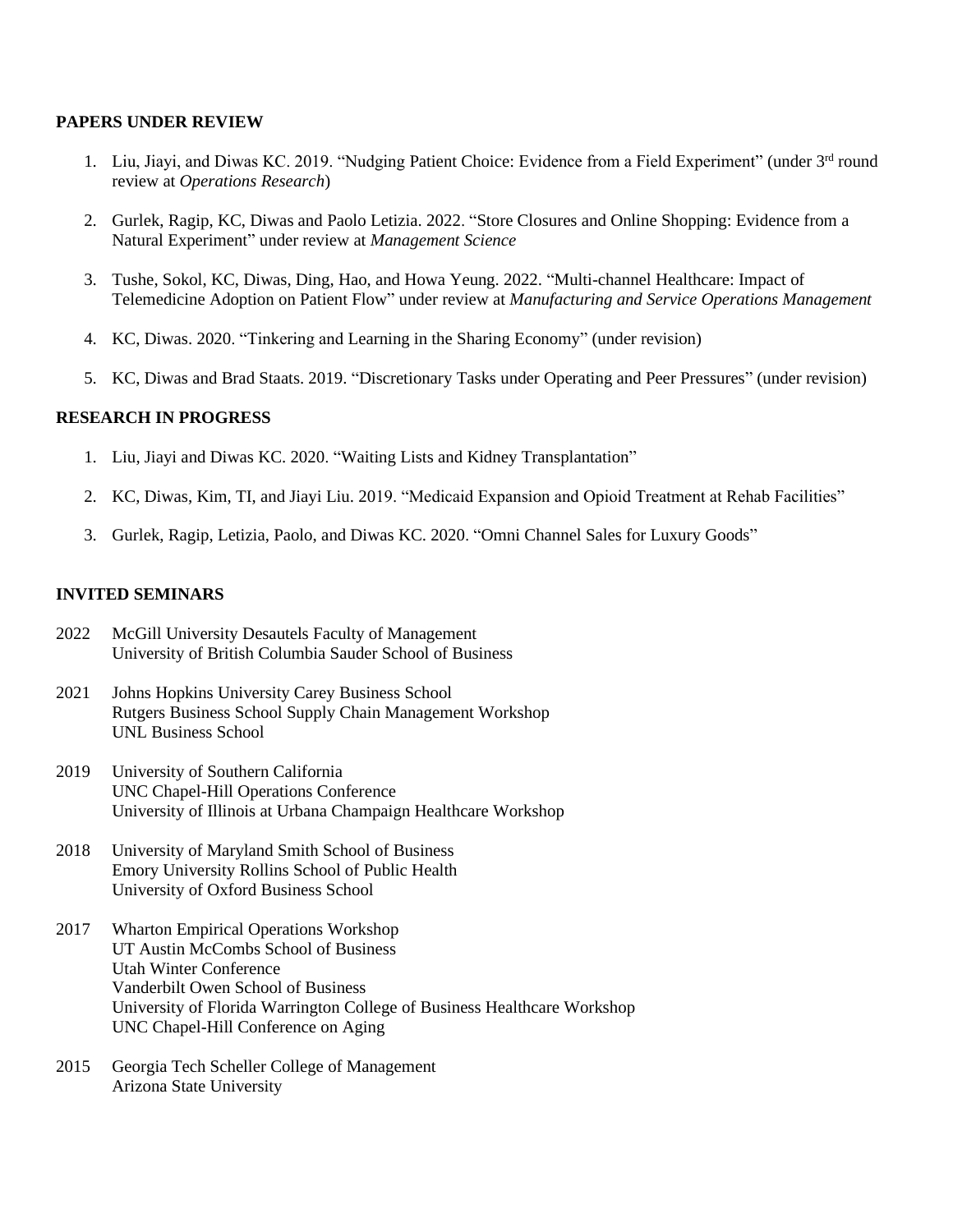- 2014 Tuck School of Business at Dartmouth Boston University School of Business H. Milton Stewart School of Industrial and Systems Engineering, Georgia Tech University of South Carolina Moore School of Business Simon School of Business, University of Rochester
- 2013 Harvard Business School Owen School of Management, Vanderbilt University Workshop on Empirical Research in Operations Management, Wharton School Emory University School of Medicine
- 2012 Anderson School of Management, UCLA Carlson School of Management, University of Minnesota Emory University School of Medicine Kenan-Flagler Business School, UNC Chapel Hill Kellogg School of Management Operations Workshop, Northwestern University
- 2011 H. Milton Stewart School of Industrial and Systems Engineering, Georgia Tech Alberta School of Business, University of Alberta
- 2010 Tuck School of Business at Dartmouth Krannert School of Management, Purdue University Kenan-Flagler Business School, UNC Chapel Hill London Business School Emory University Rollins School of Public Health
- 2008 Stanford Graduate School of Business Ross School of Business, University of Michigan Goizueta Business School, Emory University INSEAD Fisher School of Business, Ohio State University Wisconsin School of Business, University of Wisconsin Carroll School of Management, Boston College
- 2007 The Wharton School (Healthcare Systems Department), University of Pennsylvania Workshop on Empirical Research in Operations Management, Wharton School, University of Pennsylvania

#### **INVITED CONFERENCE/WORKSHOP PRESENTATIONS**

| Nudging Patient Choice: Evidence from a Field Experiment                                   |
|--------------------------------------------------------------------------------------------|
| INFORMS Annual Meeting, Seattle, WA (October 2019)                                         |
| Effects of Multi-Siting on Productivity and Quality                                        |
| INFORMS Annual Meeting, Seattle, WA (October 2019)                                         |
| Benefits of Surgical Smoothing and Spare Capacity: An Econometric Analysis of Patient Flow |
| POMS 2019 Conference in Washington, DC (May 2019)                                          |
| Heuristic Thinking in Patient Care                                                         |
| INFORMS Annual Meeting, Seattle, WA (October 2019)                                         |
| INFORMS Annual Meeting, Phoenix, AZ (November 2018)                                        |
| Impact of Universal Healthcare on Patient Choice                                           |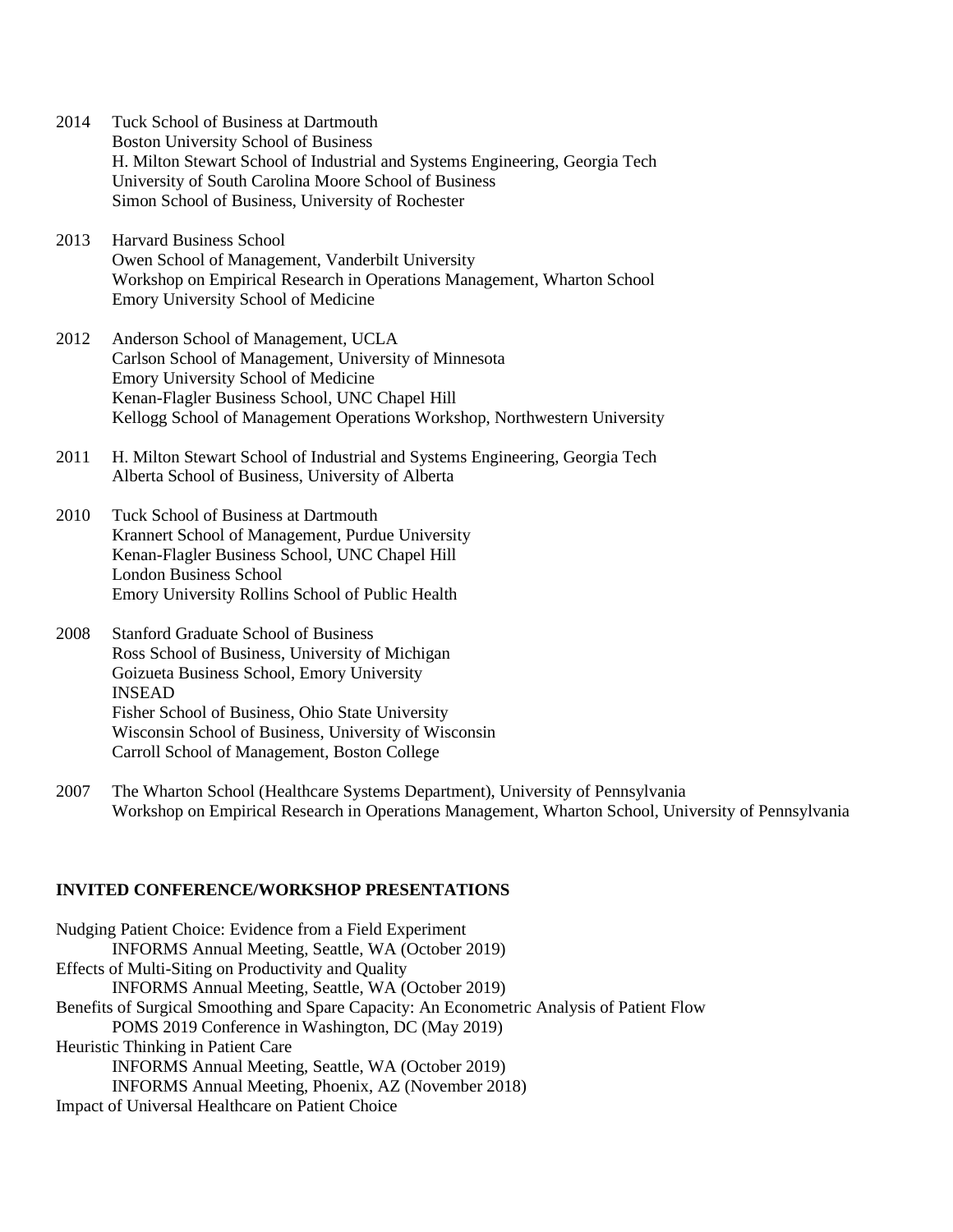INFORMS Annual Meeting, Phoenix, AZ (November 2018) Are Patients Patient? The Role of Time to Appointment on Patient Flow INFORMS Annual Meeting, Nashville, TN (November 2016) The Effect of Universal Healthcare on Emergency Department Visits INFORMS Annual Meeting, Nashville, TN (November 2016) Testing my Patience: Does Wait Affect Patient Behavior? INFORMS Annual Meeting, San Francisco, CA (November 2014) Impact of Waiting Time on Patient Throughput: An Econometric Analysis of Outpatient Clinics POMS Annual Meeting, Atlanta, GA (April 2014) INFORMS Annual Meeting, Minneapolis, MN (October 2013) M&SOM Annual Conference, Fontainebleau, France (July 2013) An Empirical Study of Demand Variation, Flexibility, and Demand Smoothing M&SOM Annual Conference, Fontainebleau, France (July 2013) Empirical Methods in Healthcare Operations NSF Working Group on Data-Driven methods in Healthcare (December 2012) Discussant: Empirical HealthCare Operations Wharton Empirical Operations Workshop, PA (September 2012) Does the Insurance Mandate Free You to Choose? INFORMS Annual Meeting, Phoenix, AZ (October 2012) Matching Supply with Demand in an Outpatient Clinic INFORMS Annual Meeting, Phoenix, AZ (October 2012) M&SOM Annual Conference, New York, NY (June 2012) POMS Annual Meeting, Chicago, IL (April 2012) Impact of Universal Healthcare on Patient Choice INFORMS Annual Meeting, Charlotte, NC (November 2011) Adoption of Innovation in Cardiac Surgery INFORMS Annual Meeting, Charlotte, NC (November 2011) POMS Annual Meeting, Reno, NV (May 2011) Does Multi-Tasking Make You More Productive INFORMS Annual Meeting, Phoenix, AZ (October 2012) POMS Annual Meeting, Chicago, IL (April 2012) INFORMS Annual Meeting, Charlotte, NC (November 2011) M&SOM Conference, Ann Arbor, MI (June, 2011) POMS Annual Meeting, Reno, NV (May 2011) The Impact of Universal Coverage on Hospital Operations: Evidence from Massachusetts INFORMS Annual Meeting, Austin, TX (November 2010) POMS Annual Meeting, Vancouver, Canada (May 2010) The Effect of Focus on Performance: Evidence from California Hospitals INFORMS Annual Meeting, San Diego, CA (October 2009) Competing with the Focused Factory: Evidence from California Hospitals INFORMS Annual Meeting, Washington, DC (October 2008) An Econometric Analysis of Patient Flows in the Cardiac ICU Harvard Business School Doctoral Reading Workshop, MA (March, 2011) INFORMS Annual Meeting, Washington, DC (October 2008) INFORMS Annual Meeting, Seattle, WA (November 2007) The Impact of Work Load on Productivity: An Econometric Study of Healthcare Services POMS Annual Meeting, Dallas, TX (May 2007) INFORMS Annual Meeting, Pittsburgh, PA (November 2006) Capacity Investment under Competition: Evidence from U.S. Hospitals INFORMS Annual Meeting, San Francisco, CA (November 2005)